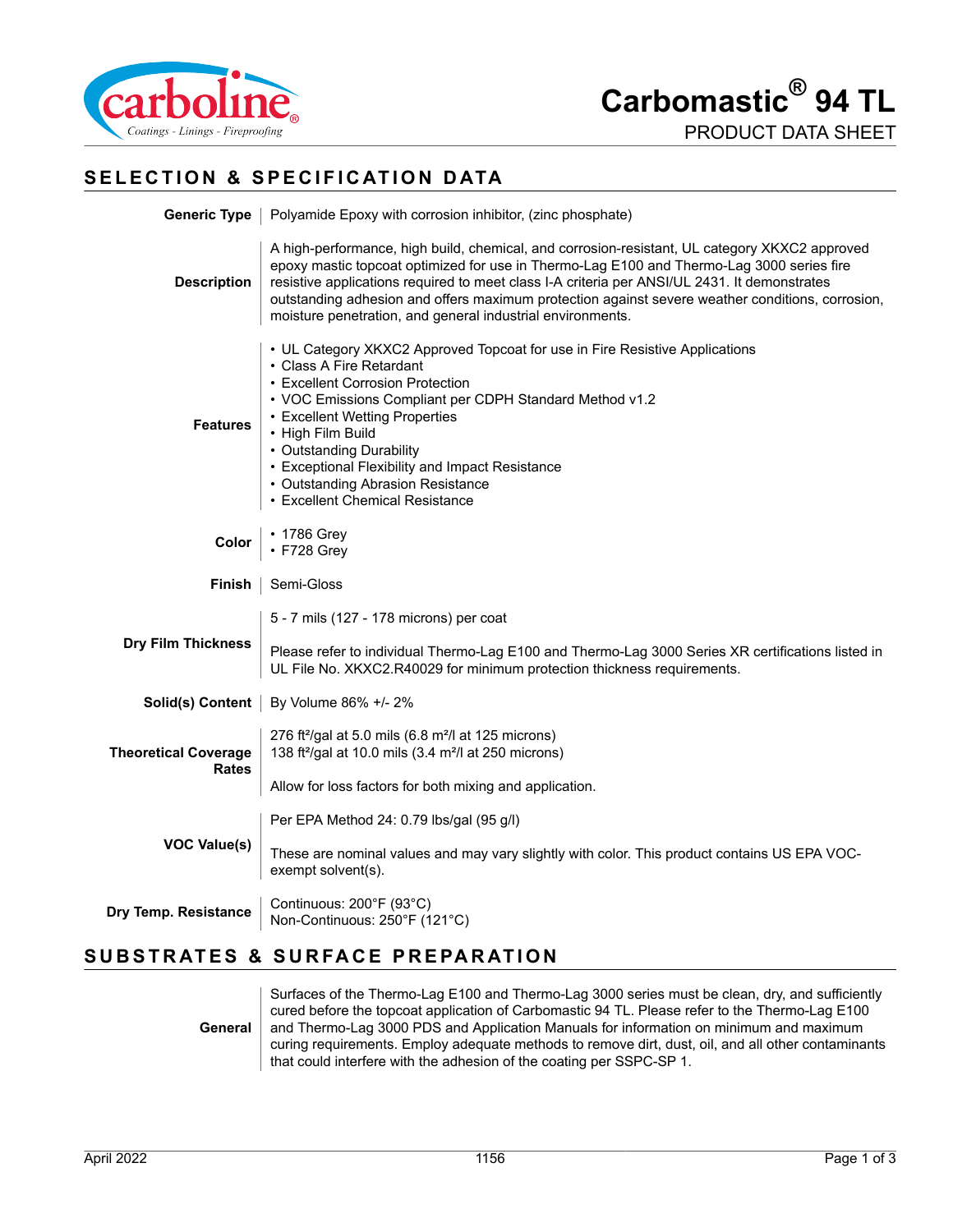





#### **MIXING & THINNING**

| Mixing          | Thoroughly mix each component using mechanical agitation. Pour the activator, part B, into<br>part A (mixing ratio by volume: 1 part activator, part B, to 1 part base, part A) and mix well using<br>mechanical agitation.                                                                                             |
|-----------------|-------------------------------------------------------------------------------------------------------------------------------------------------------------------------------------------------------------------------------------------------------------------------------------------------------------------------|
| Thinning        | Mixed Carbomastic 94 TL may be thinned to a maximum of 25 fluid ounces per gallon with<br>Thinner 225 E, Thinner 236 E, or Thinner 243 E. Use of solvents other than those supplied or<br>recommended by Carboline may adversely affect product performance and void product warranty,<br>whether expressed or implied. |
| <b>Pot Life</b> | Maximum 4 hours at 77 °F (25 °C). In order to maintain application properties, mix (activate) only<br>what can be applied in 4 hours. Allow 15 minutes induction time at 77 °F (25 °C).                                                                                                                                 |

### **APPLICATION EQUIPMENT GUIDELINES**

Listed below are general equipment guidelines for the application of this product. Job site conditions may require modifications to these guidelines to achieve the desired results.

| Spray Application   Apply using airless spray. Use a 50% overlap with each pass when spraying to eliminate holidays<br><b>(General)</b> and pinholes. |
|-------------------------------------------------------------------------------------------------------------------------------------------------------|
|                                                                                                                                                       |

- **Airless Spray** Material Hose: 3/8" I.D. (min.) Tip Size: 0.019-0.023" Output PSI: 3000 minimum High Pressure Filter: 30 Mesh
	- **Brush** | Natural bristle or nylon/polyester

**Roller** | 1/4-3/8" woven,solvent resistant core for smooth surfaces, 3/4-1¼" nap for rough surfaces.

### **APPLICATION CONDITIONS**

| $\mathop{\mathsf{Condition}}$ | <b>Material</b>                    | Surtace                  | Ambient                          | Humiditv |
|-------------------------------|------------------------------------|--------------------------|----------------------------------|----------|
| Minimum                       | $(10^{\circ}$ C)<br>$50^{\circ}$ F | $50^{\circ}$ F<br>(10°C) | $50^{\circ}$ F (10 $^{\circ}$ C) | 0%       |
| Maximum                       | $90^{\circ}$ F (32 $^{\circ}$ C)   | 110°F (43°C)             | 110°F (43°C)                     | 100%     |

#### **CURING SCHEDULE**

| <b>Surface Temp.</b>             | Dry to Handle | Dry to Recoat | Dry to Touch |
|----------------------------------|---------------|---------------|--------------|
| $50^{\circ}$ F (10 $^{\circ}$ C) | 20 Hours      | 20 Hours      | 10 Hours     |
| $60^{\circ}$ F (16 $^{\circ}$ C) | 12 Hours      | 12 Hours      | 6 Hours      |
| 75°F (24°C)                      | 6 Hours       | 6 Hours       | 3 Hours      |
| $90^{\circ}$ F (32 $^{\circ}$ C) | 3 Hours       | 3 Hours       | 90 Minutes   |

Expect longer dry times in periods of higher humidity or lower temperatures or when applying thicker films. These dry times are for exterior exposures at recommended film thickness with good ventilation. The temperature of the substrate during coating application must be at least 5 °F above the dew point of the air. \* Note: Dry to recoat is 6 hours or within 1 year.

#### **CLEANUP & SAFETY**

**Cleanup** | Clean up all tools and equipment promptly with Thinner 2.